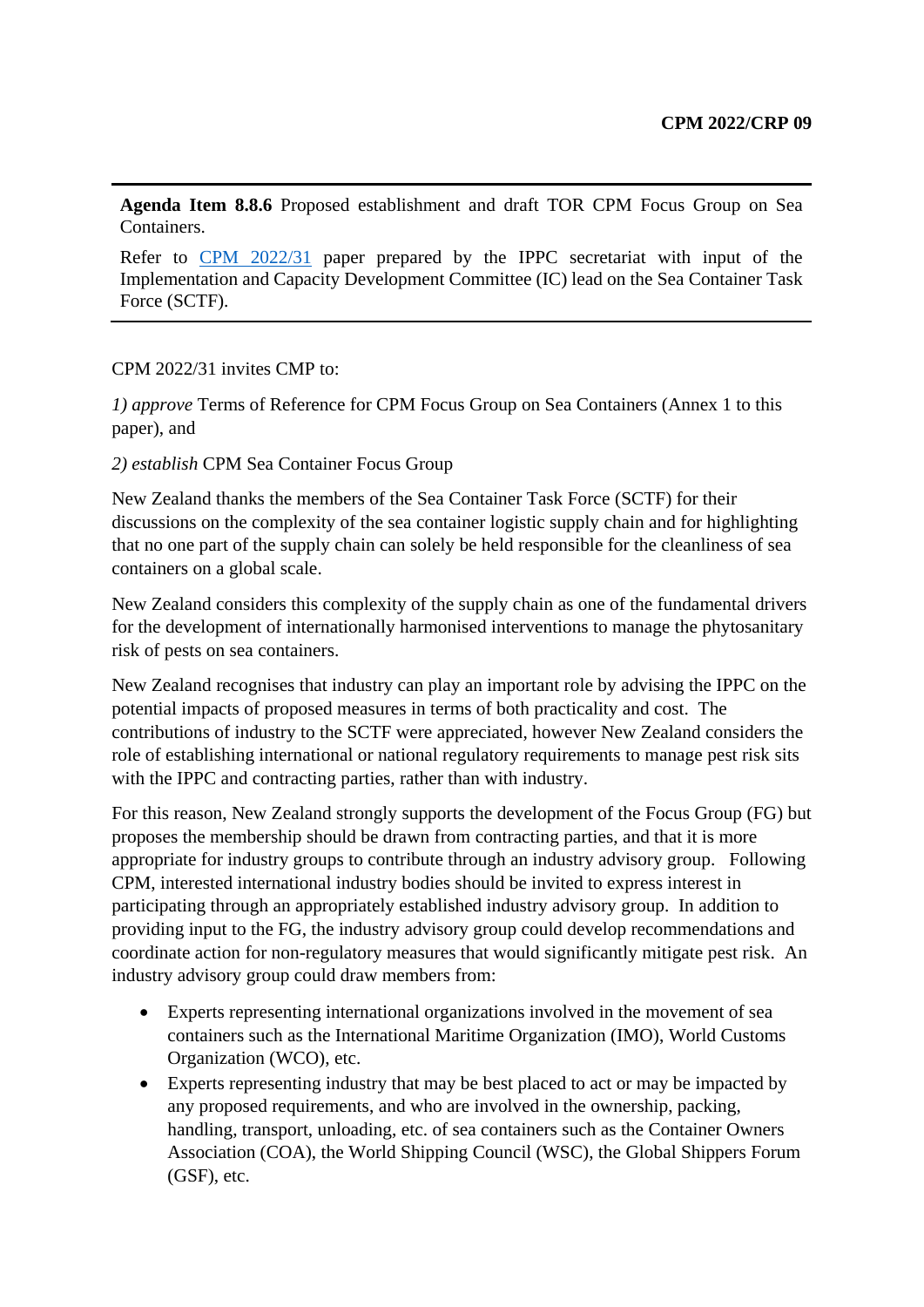New Zealand also suggests the following changes to the Terms of Reference:

- 1. The purpose and functions of the FG need to be clearer and more explicit.
- 2. The duration of the FG should be clearer. The Terms of Reference currently require the FG to report back at CPM-17 (2023). While New Zealand supports a report back in 2023, the term of the FG should be extended to CPM-18 (2024) to give them sufficient time to carefully consider the outcomes of the proposed international workshop, develop options for management of pest risks, draft a proposal and recommendations, and test recommendations with Bureau and Strategic Planning Group prior to requesting a decision from CPM.
- 3. The Terms of Reference should include the standardised content for such a Terms of Reference including Purpose, Membership, Functions, Funding, Duration, etc.

To address these issues New Zealand has submitted, for CPM consideration, a modified Terms of Reference for the CPM Focus Group on Sea Containers (attached as Annex 1).

Finally, New Zealand continues to recognise that pest risk management on the sea container pathway is complex and challenging and is likely to require both non-regulatory and regulatory interventions by industry and NPPOs. We consider the development of an international standard will be an important part of the solution.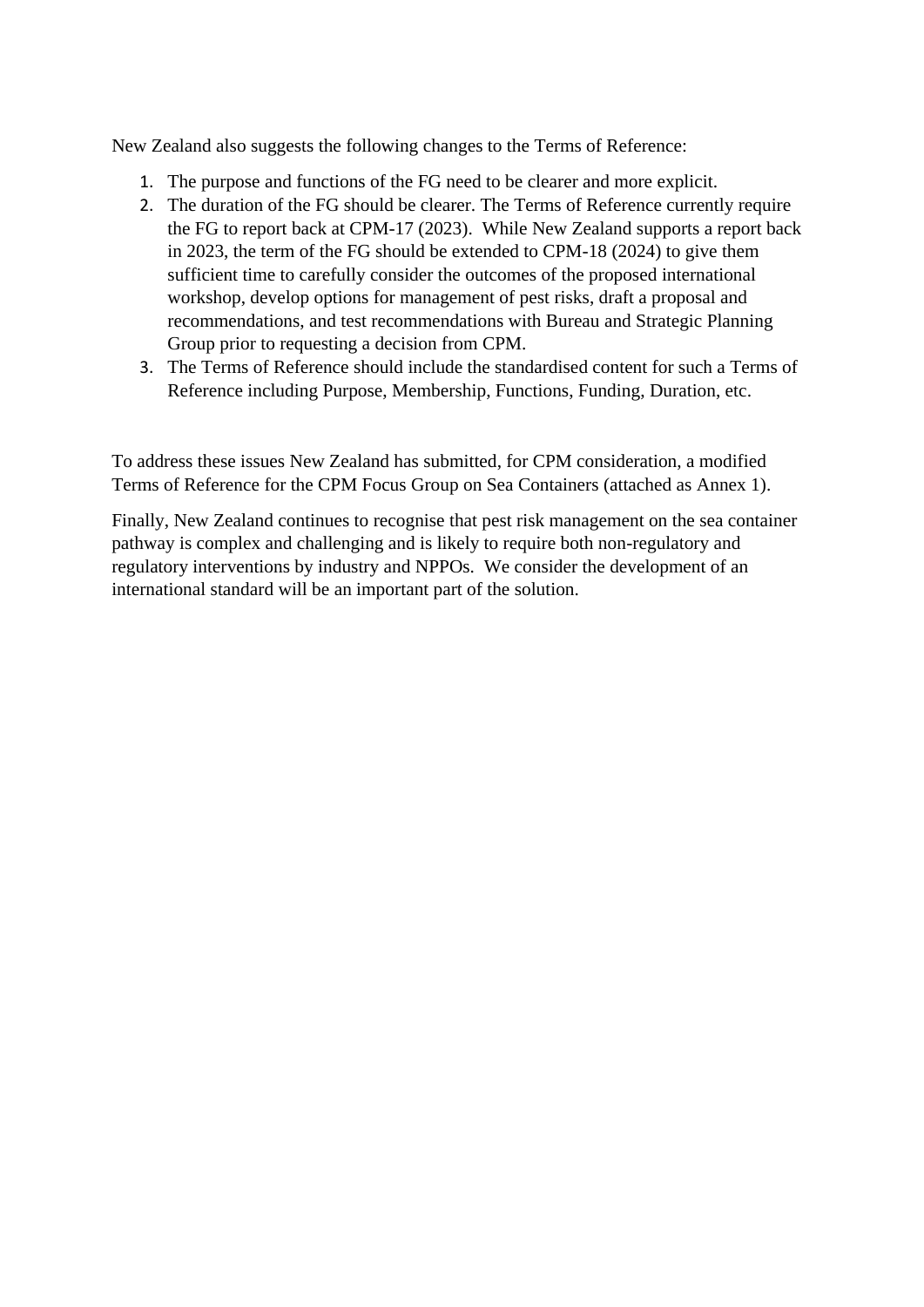## **Annex 1. [Proposed Draft] Terms of Reference for CPM Focus Group on Sea Containers**

#### **A. Background**

In 2015, the CPM agreed on a five-year hiatus from pursuing the development of a global standard on sea containers. Some contracting parties and several regions were not ready to continue the development of a draft ISPM. There were various operational, legal, and practical issues that were thought to exceed national plant protection organization (NPPO) capacity and/or authority. It was agreed that after five years and based on Sea Container Task Force (SCTF) analysis of the impact of the complimentary actions recommended by the CPM on reducing pest risks associated with sea containers, the CPM would re-consider the need for developing a standard. More recent concerns related to 'contaminant' and quarantine pest detections in containers continue to highlight the urgent need for a global solution. The SCTF has made good progress in some areas, but other activities have become complex and have not been fully realized or completed. While there is a recognised need to manage the risks associated with sea containers the path forward is still unclear. The final report from the SCTF makes several recommendations that need to be considered. It is also expected that a workshop, to be held in 2022, will provide some recommendations.

CPM-15 (2021) discussed how best to move forward on the work related to the SCTF, whose mandate was ending at the end of 2021. CPM requested the SCTF to develop a draft Terms of Reference for a CPM Focus Group on sea containers.

The proposed purpose, membership, functions and duration of the Focus Group are described below.

#### **B. Purpose**

The purpose of this Focus Group is to review all relevant materials and recommendations, develop viable options that will contribute to risk management and provide CPM with recommendations, including the option of development of an International Standard for Phytosanitary Measures (ISPM).

#### **C. Membership**

The focus group will be composed of up to eleven twelve members experts taking account of geographical representation and gender balance as follows:

- Seven members experts from contracting parties;
- TwoOne representatives of the tenfrom regional plant protection organizations (RPPOs)
- One representative of the CPM Bureau
- One representative of the Standards Committee (SC)
- One representative of the Implementation and Capacity Development Committee (IC).

Experts Members may represent more than one role.

The experts members should include some members of the SCTF members and have combined expertise and knowledge in:

- working with phytosanitary issues related to sea container movement;
- logistics of sea container movement;
- phytosanitary import or export systems related to the pest risk assessment and management of regulated articles;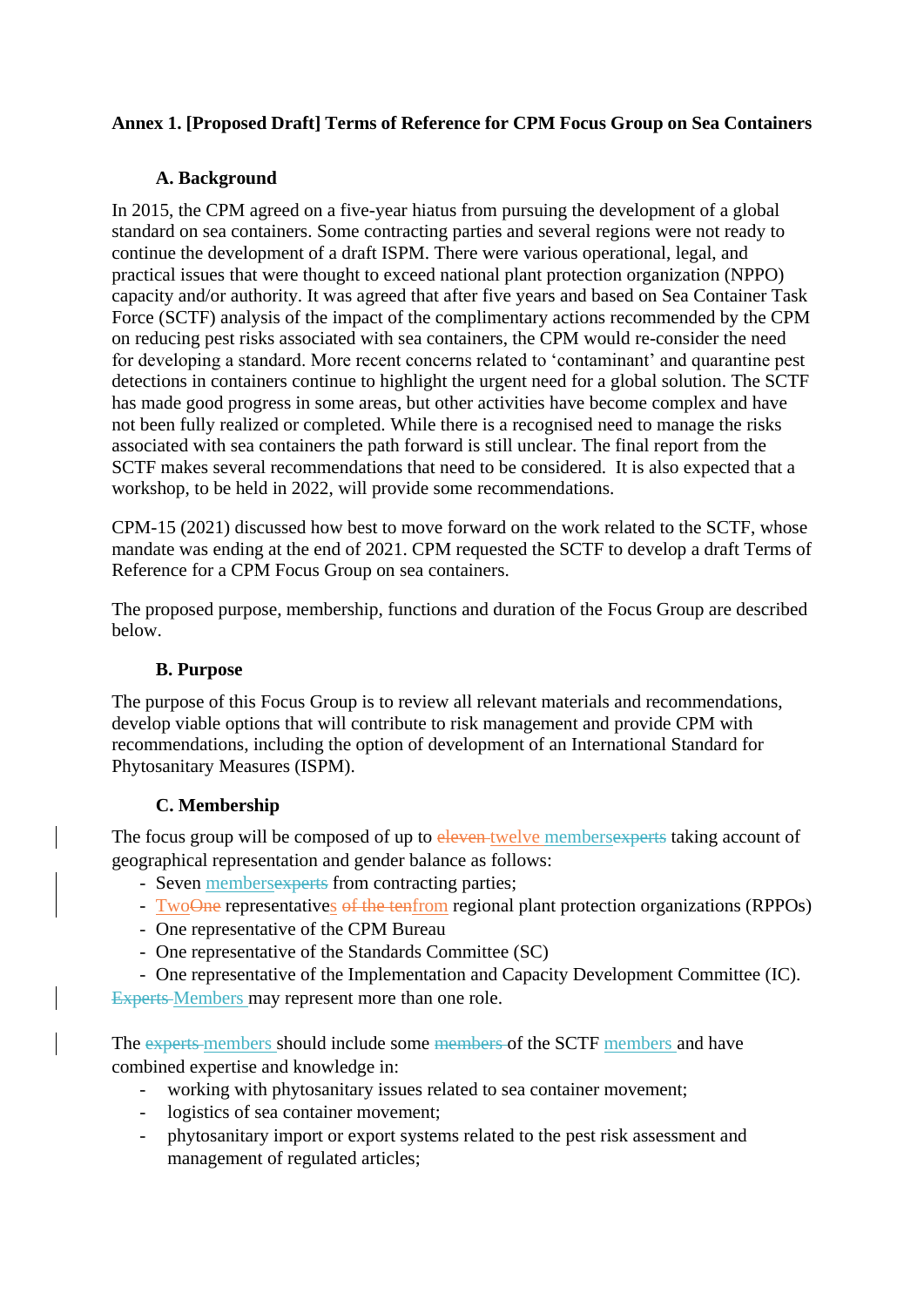- existing global and/or regional frameworks for the management of phytosanitary risks; and
- addressing issues related to reducing the movement of contaminating pests.

All members should have knowledge of the IPPC's mandate, strategic framework, and activities.

## **D. Process**

The member selection for the Focus Group shall be carried out according to the following guidelines:

- A call for nominations will be published on the IPPC website  $\frac{by June 2022}{by June 2022}$  to allow contracting parties and regional plant protection organizations to nominate their representatives to be part of the Focus Group. Each region shall nominate one or more experts from different disciplines to fit some of the skill sets described under "Membership".
- The IPPC Secretariat will review the nominations and submit them to CPM Bureau for selection assuring gender and geographical balance. The CPM-Bureau should endeavour to select at least one nominee from each FAO region as the regional representative in the Focus Group, aiming to cover as many regions as possible.
- The Focus Group will invite specific experts from international organisations and

The Focus Group will convene virtually for the first time by August 2022 to select its chairperson, discuss its functions and plan the work described in section D.

## **E. Functions**

The CPM FG will:

- 1) *review* and *consider* the various reports of the SCTF, the recommendations of the SCTF final report; the recommendations and conclusions arising from the 2022 workshop, and other material and experiences on the topic including the experience of countries already taking action to manage the risks associated with sea containers.
- 2) *discuss and agree* conclusions from the review mentioned in item 1, *identify* potential regulatory and non-regulatory options necessary for efficient and effective management of the phytosanitary risks associated with the movement of sea containers; and *consider* for each option, the possible impact on container logistics, supply chains and NPPOs, including cost and resource implications for the various parties in those supply chains.
- 3) *examine* the practicalities needed for such options including, if applicable, legal frameworks and liability issues for the IPPC Secretariat and FAO, and *consider* how legal risk could be managed;
- 4) *identify* and *describe* a preferred option or options;
- 5) *review* and *clarify* for preferred options the roles of NPPOs and industry and roles, if any, for the FAO, the IPPC Secretariat, and RPPOs;
- 6) *identify* and *prioritize* the systems and tools that may be most useful to NPPOs who would be involved in implementing preferred options;
- 7) *consider* and *estimate* the resources required by NPPOs and industry parties in the international containerized supply chains, to establish and operate preferred options.